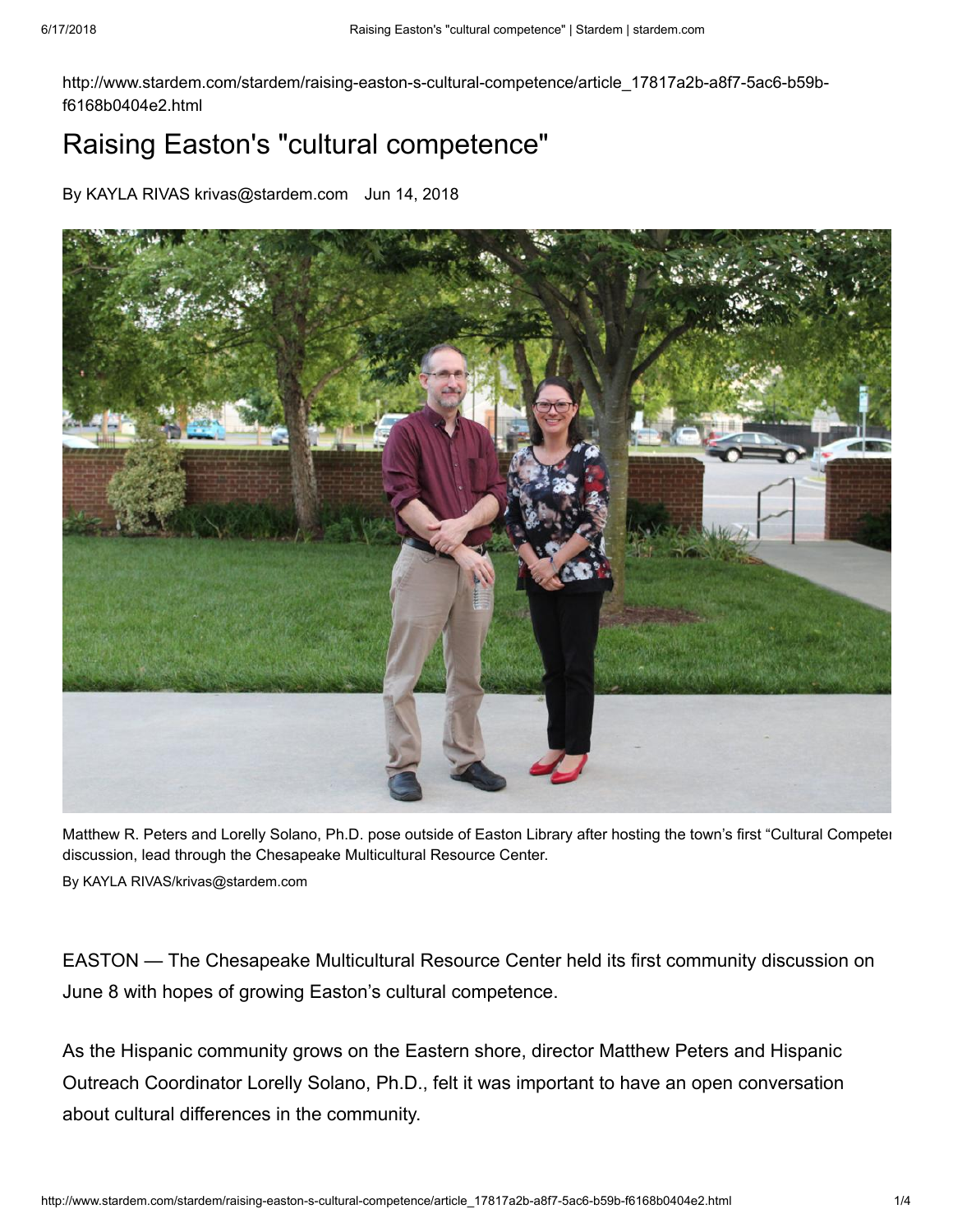"We've come a long way to connect with so many people. Our success builds more trust," said Peters.

The Chesapeake Multicultural Resource Center, created in September of 2012, provides a wide range of services for recent immigrants on the Eastern shore, from filling out citizenship forms to helping make calls for dentist appointments, according to Peters.

These services help immigrants better integrate into the community, Solano said. Of the current 2,800-person company client list from the Eastern shore, 55 percent of clients are from Guatemala, according to data from ChesMRC. The following largest sectors were Mexico with 15 percent, Honduras with 11 percent and Haiti with 7 percent.

Peters said, of the Talbot county specifically, the Guatemalan population is between 60-65 percent of the client base. After having lived and worked in Guatemala for 13 years, Peters knows all too well of the country's extreme hardships.

"The chronic malnutrition rate for children right now in Guatemala is at 50 percent," Peters said. "60 percent of the population now in Guatemala lives in poverty. Poverty there means less than \$3.20 a day."

Peters also explained that 23 percent of Guatemalans currently live in extreme poverty.

"The one percent we have here? In Guatemala it's more like the 0.0001 percent," Peters said. "260 individuals own 56 percent of the wealth right now in Guatemala."

Peters further explained how the Guatemalan government does not give anything out for free.

"No free school, no free medicine," Peters said. "If you have money, you're fine. If you don't, you die. That's the reality."

In March and April of this year, Guatemalan children were entering the Eastern shore at a rate of four percent per week, according to Peters. The current estimate is one new incoming child per week.

"Why the Eastern shore of all places?" Peters asked. "It's a shared culture, but not necessarily shared family."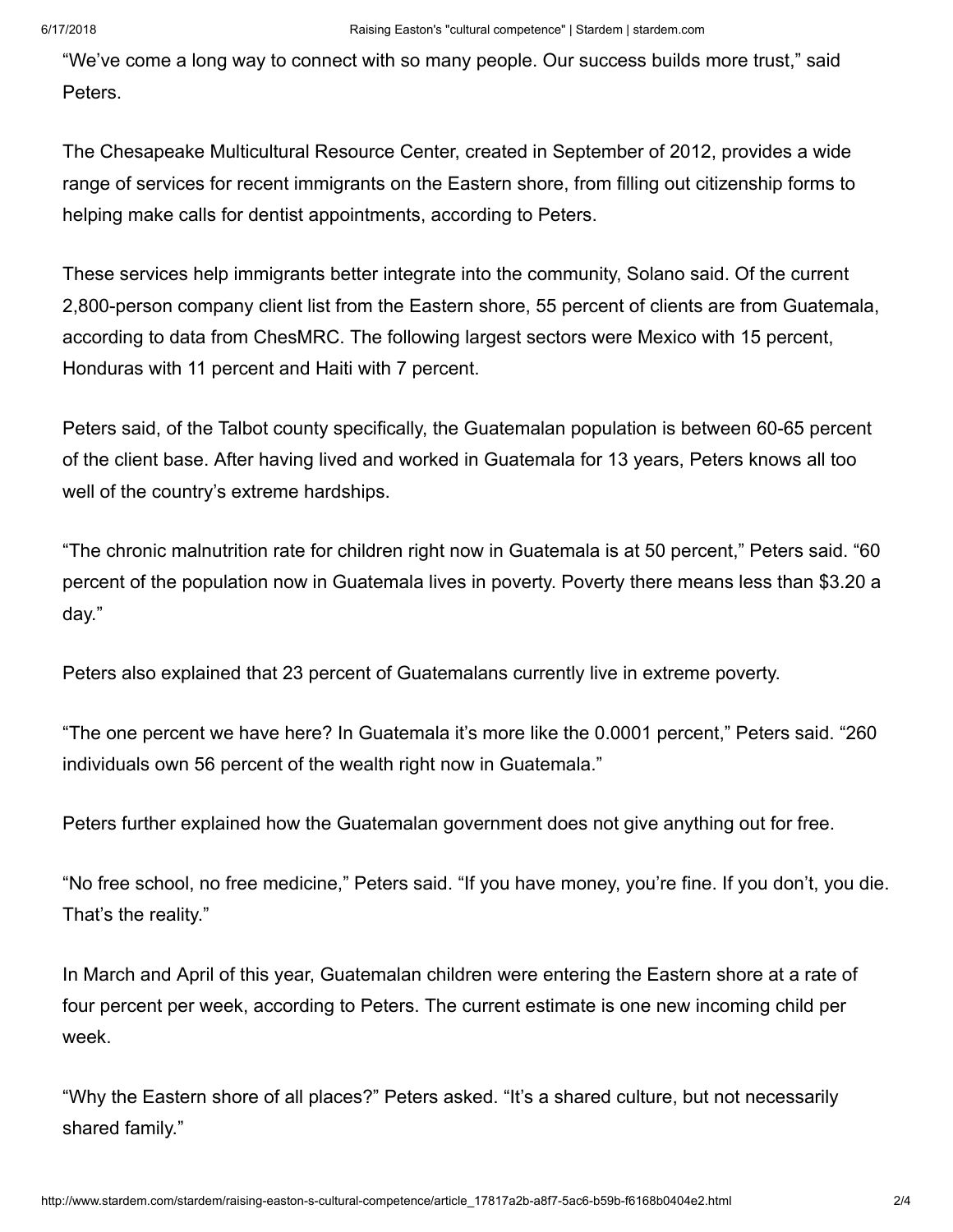There are 21 different spoken languages in Guatemala, and not one language can understand another, Peters explained.

While current residing Guatemalans on the Eastern shore may not personally know the incomers, they figure that they sound a like and look a like, and thus extend their arms.

The community discussion also worked to differentiate between terms like Hispanic and Latino, refugee and asylee, immigrant and migrant, and Muslim and Islam. Participants were further asked what culture means to them.

To further assist these newcomers to Easton, The Talbot Language and Cultural Competence Committee is hosting *The Community Interpreter* next week from June 11-15 from 8:30 a.m.- 5:30 p.m at Chesapeake College. The program is in partnership with Cross Cultural Communications (CCC) and Chesapeake College.

*The Community Interpreter* is a comprehensive 40-hour certificate program that meets the minimum requirements for professional community interpreting.

The program costs \$750 per participant, which includes five days of instruction from nationally renowned CCC trainer, Ms. Carola E. Green, instruction materials, certificate, complimentary breakfasts and free parking.

To be recognized as an interpreter, you need to demonstrate an advanced proficiency level in your non-native language (including Sign Language), according to the program's requirements.

"Just because you are bilingual does not mean you are an interpreter," Peters said. "You need training and professional development."